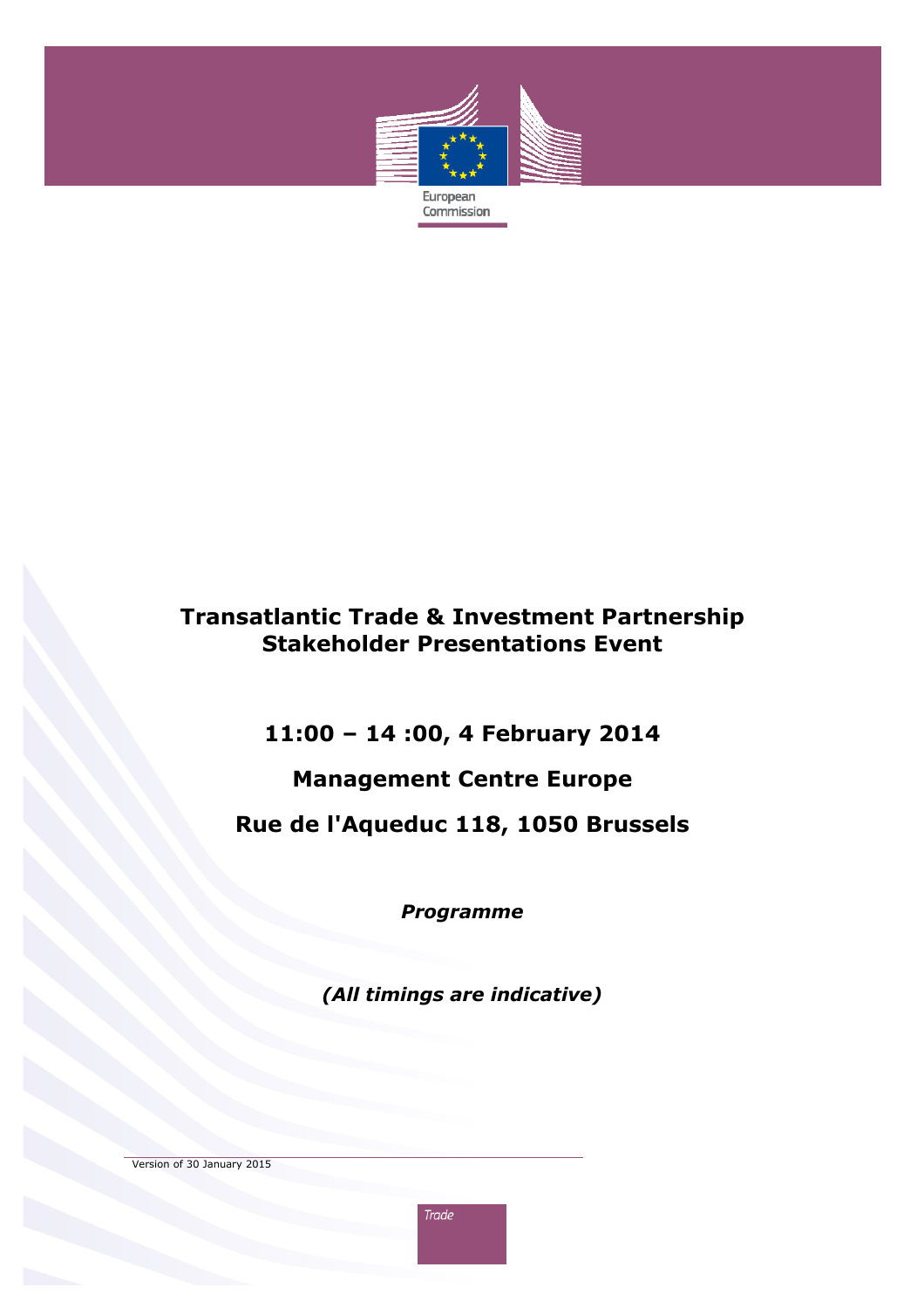#### **SESSION ONE: ROOM to be advised**

### **Issues related to horizontal regulatory coherence, technical barriers to trade (TBT), sectors**

**11:00** American Automotive Policy Council, Alliance of Automobile Manufacturers and European Automobile Manufacturer's Association (ACEA) – Charles Uthus, Jennifer Thomas and Erik Bergelin

*Joint Presentation on Automotive Regulatory Convergence*

- **11:09** Trans-Atlantic Business Council / TABC Hendrike Kuehl *Fresh Start toward a comprehensive TTIP: two case studies why we need it*
- **11:18** European consumer voice in standardisation / ANEC Chiara Giovannini *Consumers point of view on standards in TTIP*
- **11:27** Confederation of British Industry / CBI Tom Sallis *Why TTIP's regulatory provisions are essential for growth and jobs in Europe*
- **11:36** European Branded Clothing Alliance / EBCA Benjamin Krieger *The priorities of the branded clothing industry for an ambitious TTIP agreement*
- **11:45** EUnited Lionel Platteuw

*Reducing non-tariff barriers for European manufacturing* 

- **11:54** European Panel Federation Isabelle Brose *Wood-based panels: harmonisation of standardisation and TBT*
- **12**:**03** Transitiegroep Stroopwafel Sung Bruijnen

*There is no barrier to trade whatsoever only than non-flexibility and noncreativity!*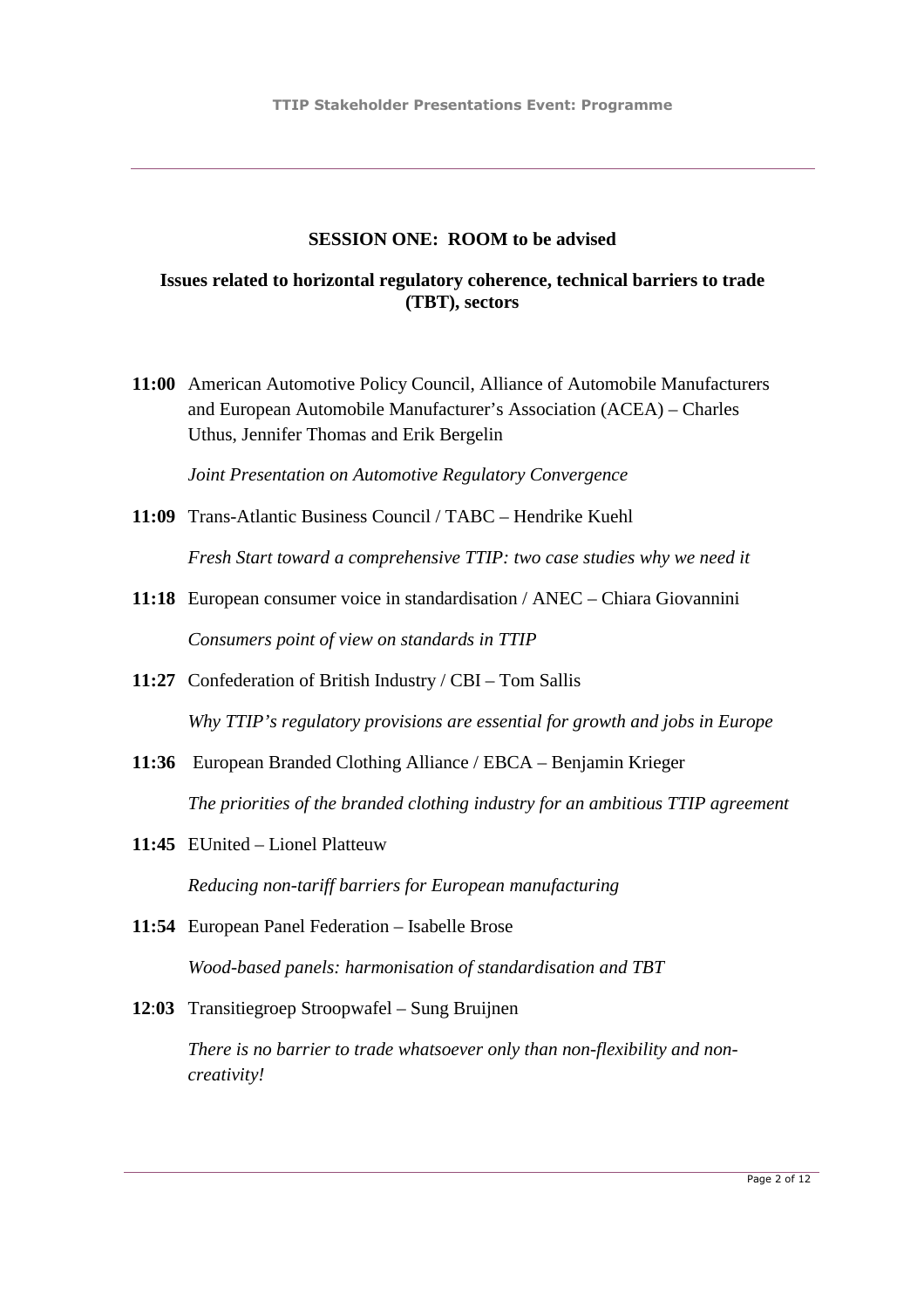**12:12** CECE – Sigrid de Vries

*Closing the gap – towards regulatory convergence in the construction equipment sector* 

- **12:21** Center for International Environmental Law / CIEL Baskut Tuncak *Pesticides and Regulatory Coherence*
- **12:30** European Feed Manufacturers' Federation **/** FEFAC Alexander Döring *Trade facilitation measures for the EU/US feed industry (TBT & SPS chapters)*
- **12:39** DIGITALEUROPE Diane Mievis

*TTIP for a Transatlantic Digital Market* 

**12:48** Verband Deutscher Maschinen- und Anlagenbau e.V. – Thomas Noll

*Technical barriers to trade in the German Mechanical Engineering Industry and possible ways to overcome them.* 

**12:57** Generic Pharmaceutical Association (US) + European Generic medicines Association (EU) – Jonathan Marks

*Generic and Biosimilar Medicines: A Boost for Regulatory Cooperation in the TTIP* 

- **13:07** Polish Chamber of Chemical Industry Tomasz Wlostowski *Impact of TTIP on the Central European Chemical Industry*
- **13:16** Association of the European Self-Medication Industry / AESGP Christelle Anquez-Traxler

*TTIP and non-prescription/well established medicines* 

- **13:25** European Chemical Industry Council / CEFIC Hubert Mandery *Regulatory Cooperation in Chemicals*
- **13:34** European Generic medicines Association / EGA Sergio Napolitano

*"Generic and Biosimilar medicines: a boost for regulatory cooperation in TTIP"*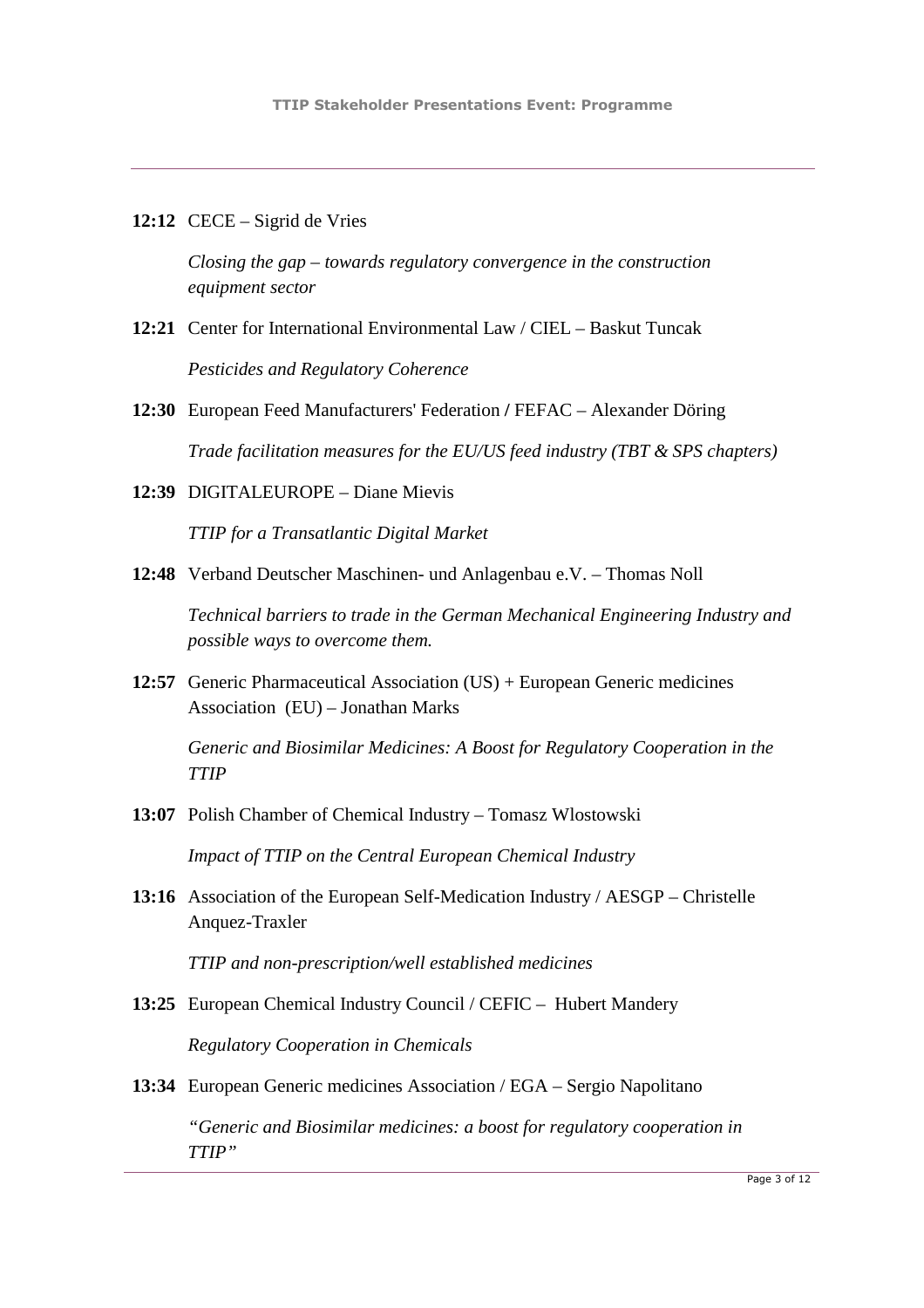**13:43** European Federation of Pharmaceutical Industries and Associations **/** EFPIA – Maria Trallero

*Towards better health outcomes for patients and economic growth* 

**13:52** Alliance for Healthcare Competitiveness, LLC **–** Mark Taylor

*Increasing Opportunities for the Healthcare Sector, Improving Health Outcomes* 

**14:01** National Caucus of Environmental Legislators **–** Sharon Treat

*Undermining federalism? TTIP's regulatory coherence and TBT provisions and the role of U.S. local and regional governments protecting public health & environment from toxics.* 

**14:10** Confederation of Danish Industry – Peter Bay Kirkegaard

*Gains of mutual recognition of standards and certification*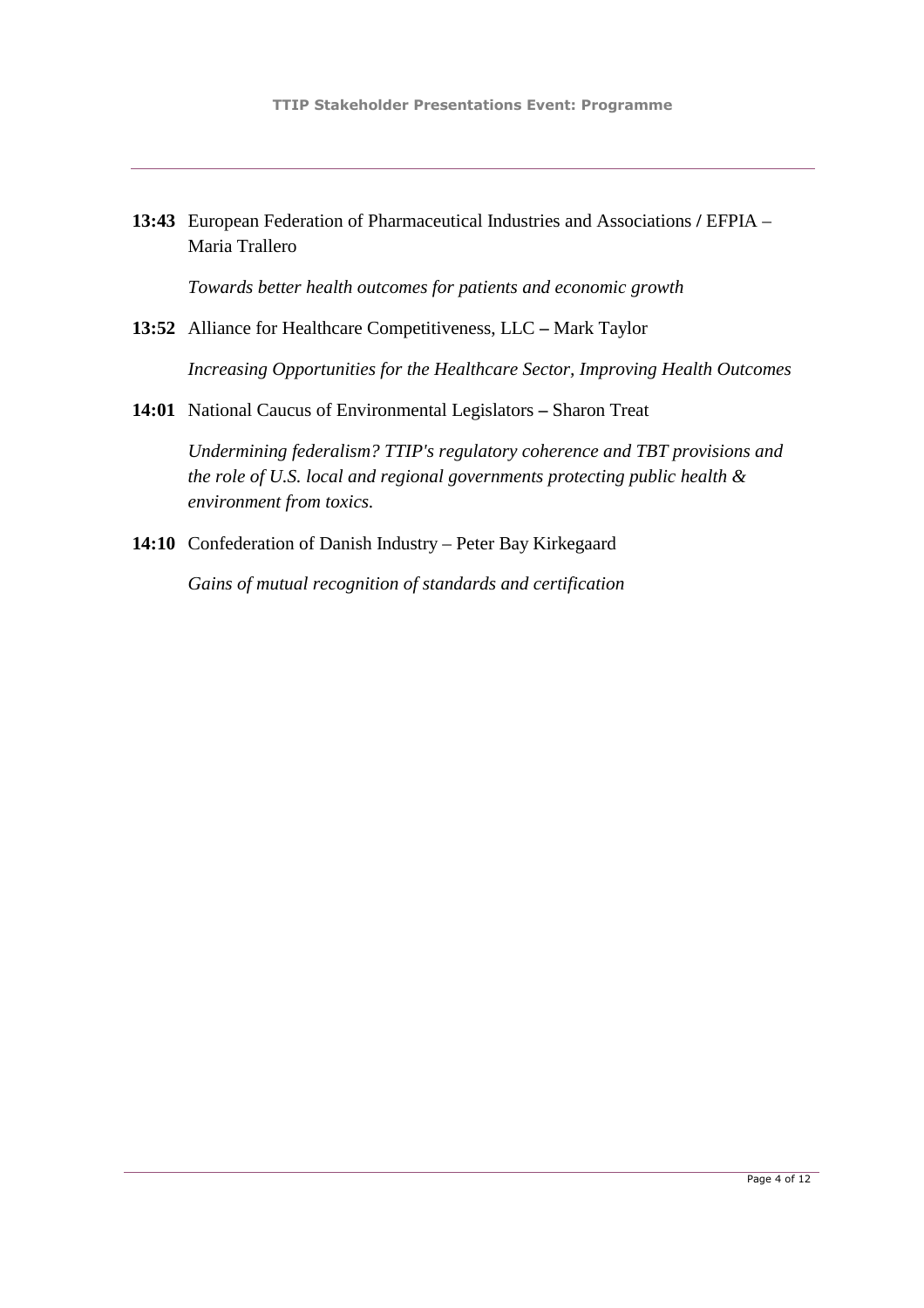#### **SESSION TWO: ROOM to be advised**

### **Issues related to agriculture including agricultural market access, related regulatory issues and Geographical Indications**

**11:00** Humane Society International – Joanna Swabe

*Ensuring the inclusion of animal welfare in TTIP's SPS chapter* 

**11:09** INTERBEV–Marine Colli & Stéphanie Pelet

*Potential impacts of TTIP on livestock and meat sector* 

**11:18** European Association of Dairy Trade / Eucolait – Alice O' Donovan

*A liberalised transatlantic dairy market* 

**11:27** Euro Coop – Emma Nolan

*Geographical Indicators: Keeping consumers informed and local producers in business - the Consumer Co-operative Perspective* 

**11:36** oriGIn – Massimo Vittori

*GIs in the T-TIP: Legal challenges and expectations of GIs groups from both side of the Atlantic* 

**11:45** Copa-Cogeca – Pekka Pesonen

*Expectatives of the EU farming community on TTIP* 

**11:54** Danish Dairy Board Brussels s.a. – Kirsten Holm Svendsen

*Key issues for the European Dairy sector*

**12:03** Federalimentare, Italian food & drink federation – Luigi Pio Scordamaglia

*Trade barriers in the Italian Food&Drink Export - PDO&PGI protection in US market - The Italian Sounding case*

**11:11** XminY Solidariteitsfonds – Guus Geurts

*Mutual recognition leads to unfair competition for European farmers*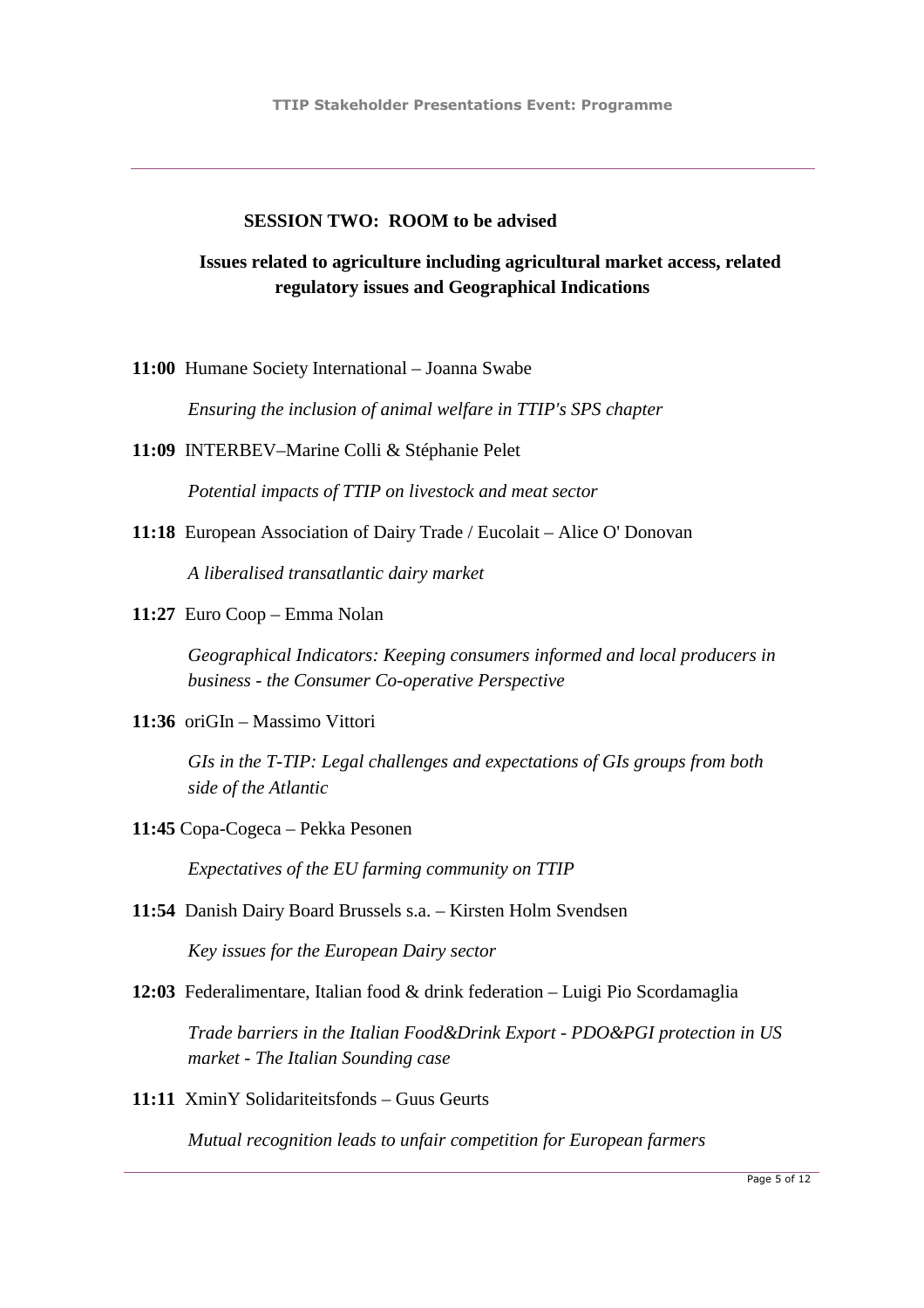**11:21** U.S. Grains Council – Gaibler Floyd

*Putting Biotechnology and Trade into Perspective*

**12:30** European Crop protection association / ECPA – Jean-Charles Bocquet

*Opportunities to improve transatlantic regulatory cooperation in crop protection* 

**12:39** European Association of Sweet Corn Processors / AETMD – Marion Besnard

*Interest of the European Processed Sweet corn sector* 

**12:48** Associazione Italiana Consorzi Indicazioni Geografiche / AICIG – Pier Maria Saccani

*The protection of geographical indications under the TTIP* 

**12:57** Consorzio tutela formaggio Asiago – Flavio Innocenzi

*Socio-economic impact of the GI Asiago and legal issues preventing access to the USA market* 

**13:07** Istituto Salumi Italiani Tutelati / ISIT – Gianluigi Ligasacchi

*GI Italian deli meats in USA: showing the economic and strategic potentiality of Export and the importance of informing, defend and protect consumers* 

- **13:16** European Committee of Sugar Manufacturers **/** CEFS Marie Christine Ribera *European sugar manufacturers on TTIP*
- **13:25** AmCham EU Andreas Galanakis

*Agriculture & Processed Agricultural Products in the TTIP Negotiations* 

**13:34** Comité Européen des Entreprises Vins – Sylvain Naulin

*How wine can benefit from TTIP* 

**13:43** US Dairy Export Council – Maike Moellers

*US Dairy Export Council's expectations for a successful TTIP* 

**13:52** European Association of Fruit and Vegetable Processors / PROFEL – Aline Rutsaert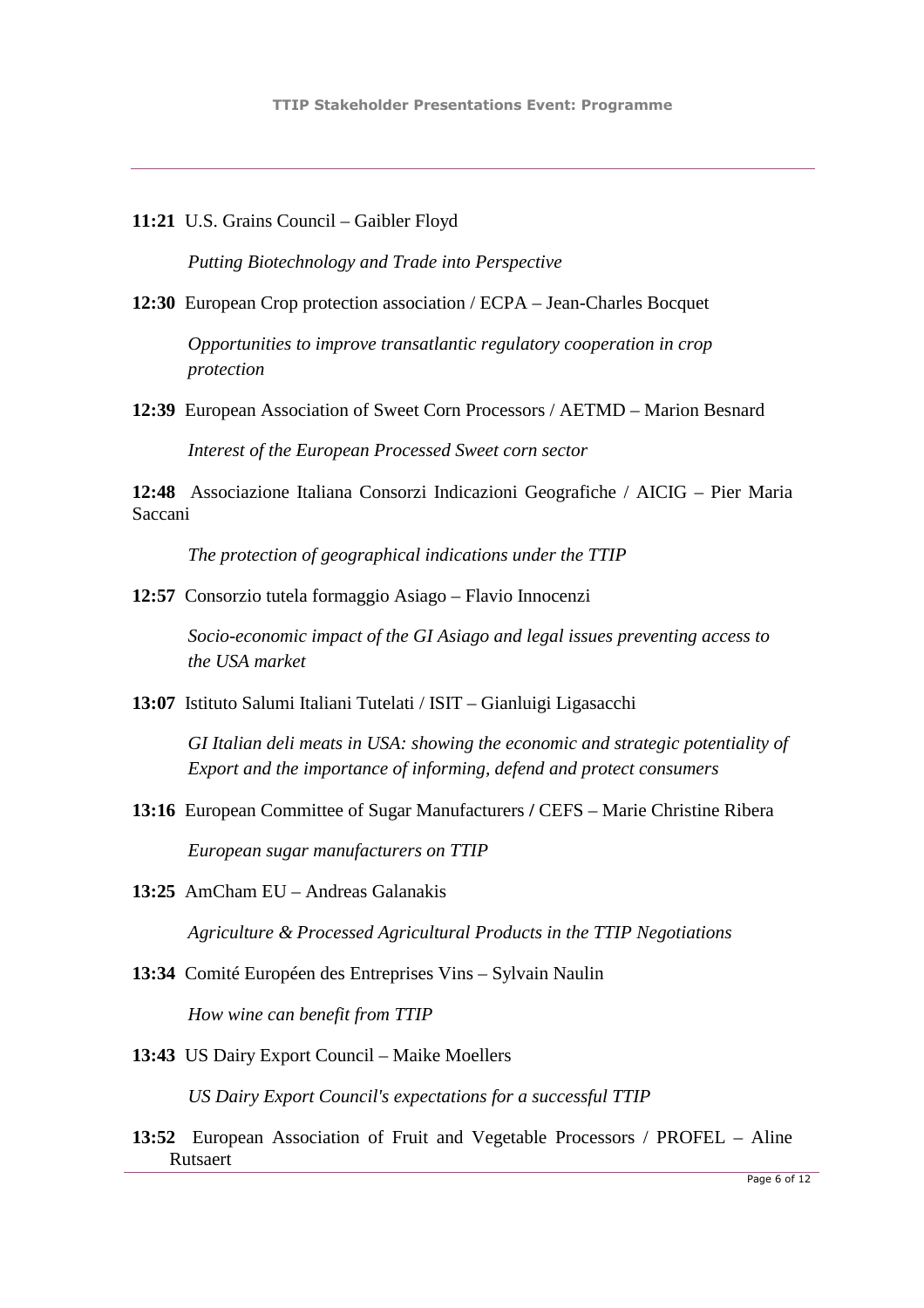*The Processed Fruit and Vegetables Sector Point of View* 

**14:01** Compassion in World Farming – Olga Kikou

*Farm animal welfare and TTIP* 

**14:10** Bayerisches Bier (PGI) – Robert Scholz

*500 years of purity and tradition – need of legal protection in times of globalization* 

**14:19** GB Avvocati – Giorgio Bocedi

*The TTIP: expectations of Eu GI cheese producers. A special focus on Parmigiano Reggiano and Gorgonzola producers*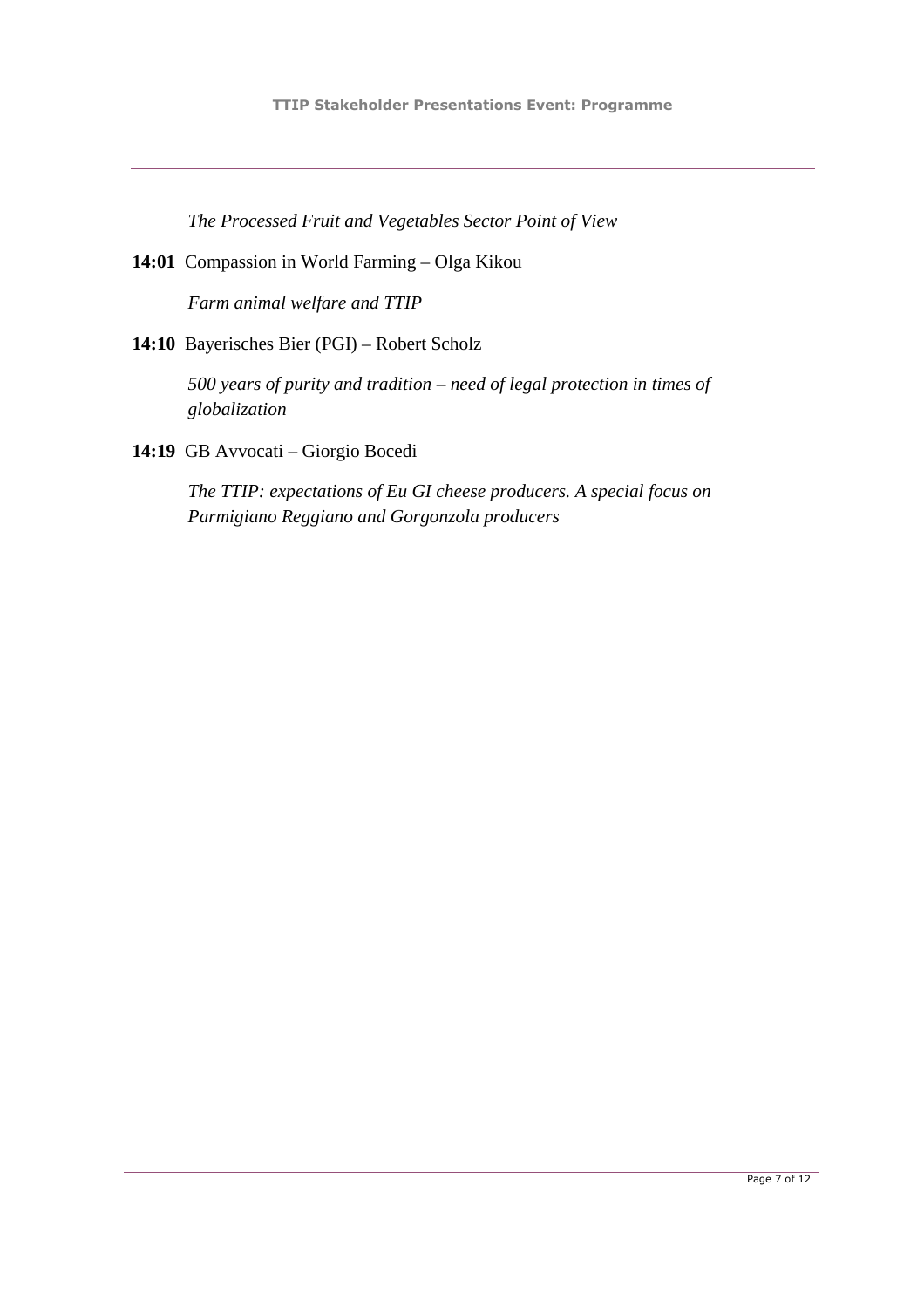### **SESSION THREE: ROOM to be advised**

#### **Issues related to services, investment and public procurement**

**11:00** BusinessEurope – Luisa Santos

*Public Procurement – What EU Business Expects from TTIP* 

- **11:09** EUROCITIES Marie Ranty, Louise Hoj Larsen *Local public services and TTIP*
- **11:18** European Services Forum / ESF Pascal Kerneis *Regulatory Cooperation in TTIP: what's in for the services sectors*
- **11:27** ABBL (The Luxembourg Bankers' Association) + ALFI (Association of the Luxembourg Fund Industry) – Antoine Kremer

*TTIP and the importance of a transatlantic level-playing field* 

- **11:36** U.S. Chamber of Commerce Peter Chase *Services in TTIP*
- **11:45** SOLIDAR Conny Reuter
- **11:54** European Trade Union Committee for Education / ETUCE Louise Hoj Larsen *Protect Quality Education by excluding it from TTIP*
- **12:03** European Federation of Public Service Unions Penny Clarke *Safeguarding public services*
- **12:12** Social Platform Valentina Caimi *Possible impact of TTIP on social services*
- **12:21** European Consumer Organisation / BEUC Konstantinos Rossoglou *E-commerce and digital services*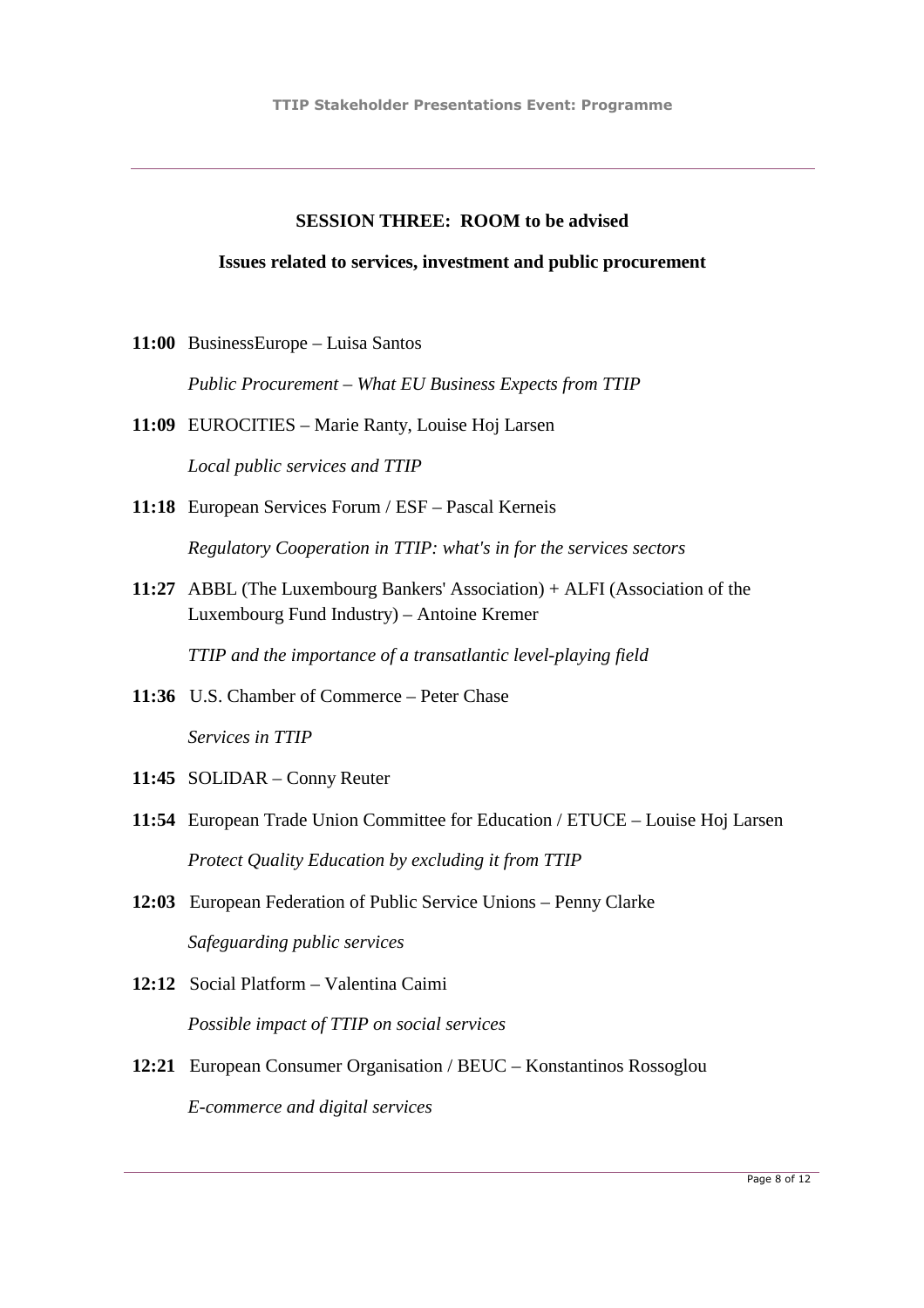**12:21** BUSINESSEUROPE – Luisa Santos

*Investment protection in TTIP- the way forward* 

**12:30** Access – Estelle Masse

*Digital Rights & Trade* 

**12:48** Seldia - the European Direct Selling Association – Maurits Bruggink

*Asserting Direct Selling as a valuable distribution channel within the Services Chapter of TTIP* 

**12:57** Housing Europe/USH – Virginie Toussain

*TTIP and social housing: a mapping of the issues at stake* 

**13:07** European Medical Students' Association – Pascal Nohl-Deryk

*Impact of TTIP on European healthcare systems from a medical students perspective* 

**13:16** American Chamber of Commerce to the EU – Roger Coelho

*AmCham EU digital priorities in TTIP* 

**13:25** Independent Consultant (on behalf of British-American Business) – Robert Murtfeld

*The Financial Services Filter in TTIP's Investment Chapter: Problems and Solutions* 

- **13:34** German Medical Students Association (bvmd Germany) Christian Koop *Impact of TTIP on university education from a medical student's point of view*
- **13:43** Finance Watch Aline FARES *Financial Services and TTIP*
- **13:52** Brussels Office of the Swedish Trade Unions Per Hilmersson *TTIP and public procurement - a Swedish trade union perspective*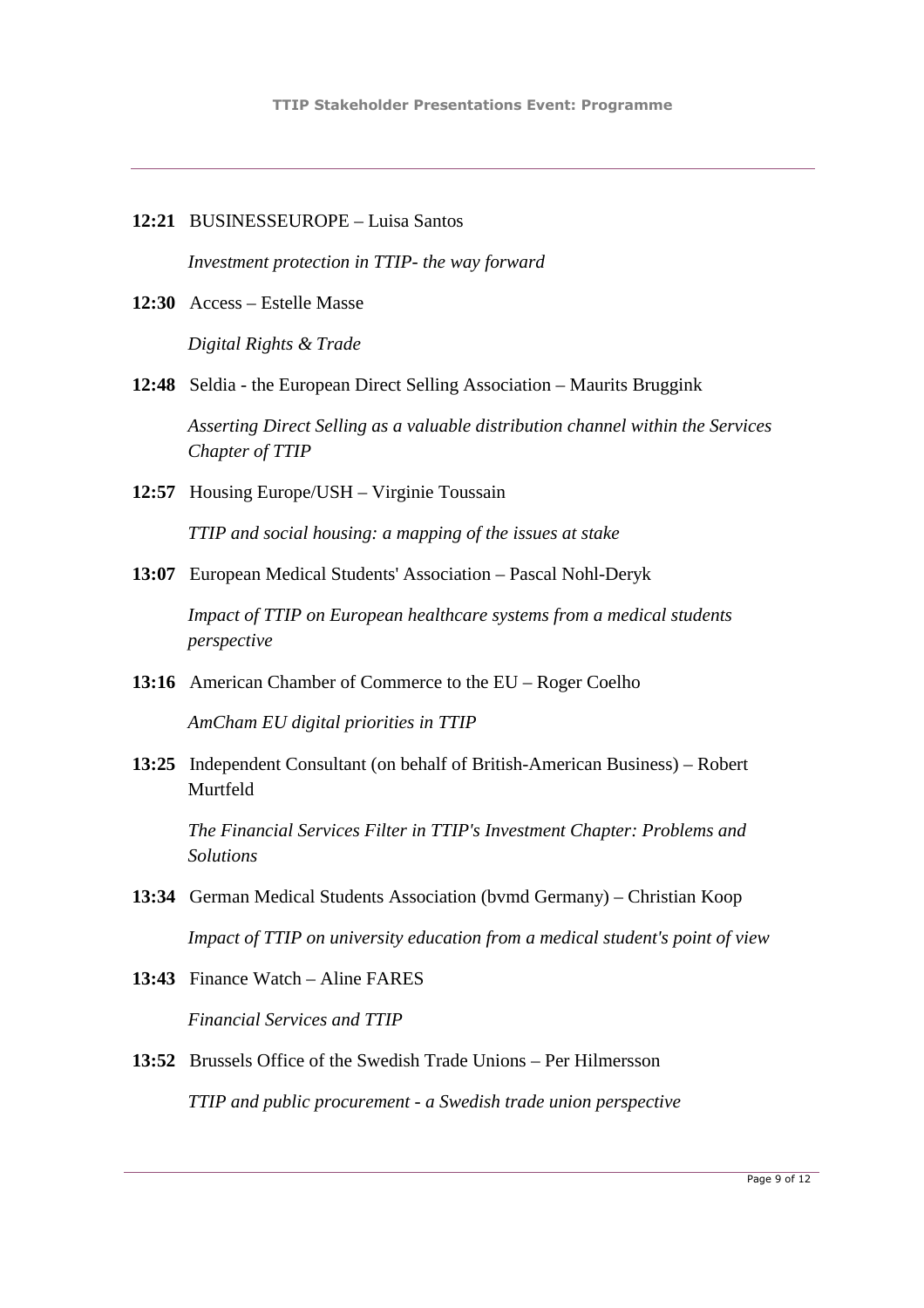**14:01** European Center of Employers and Enterprises / CEEP –Valeria Ronzitti *CEEP's view on Services, investment and public procurement in TTIP*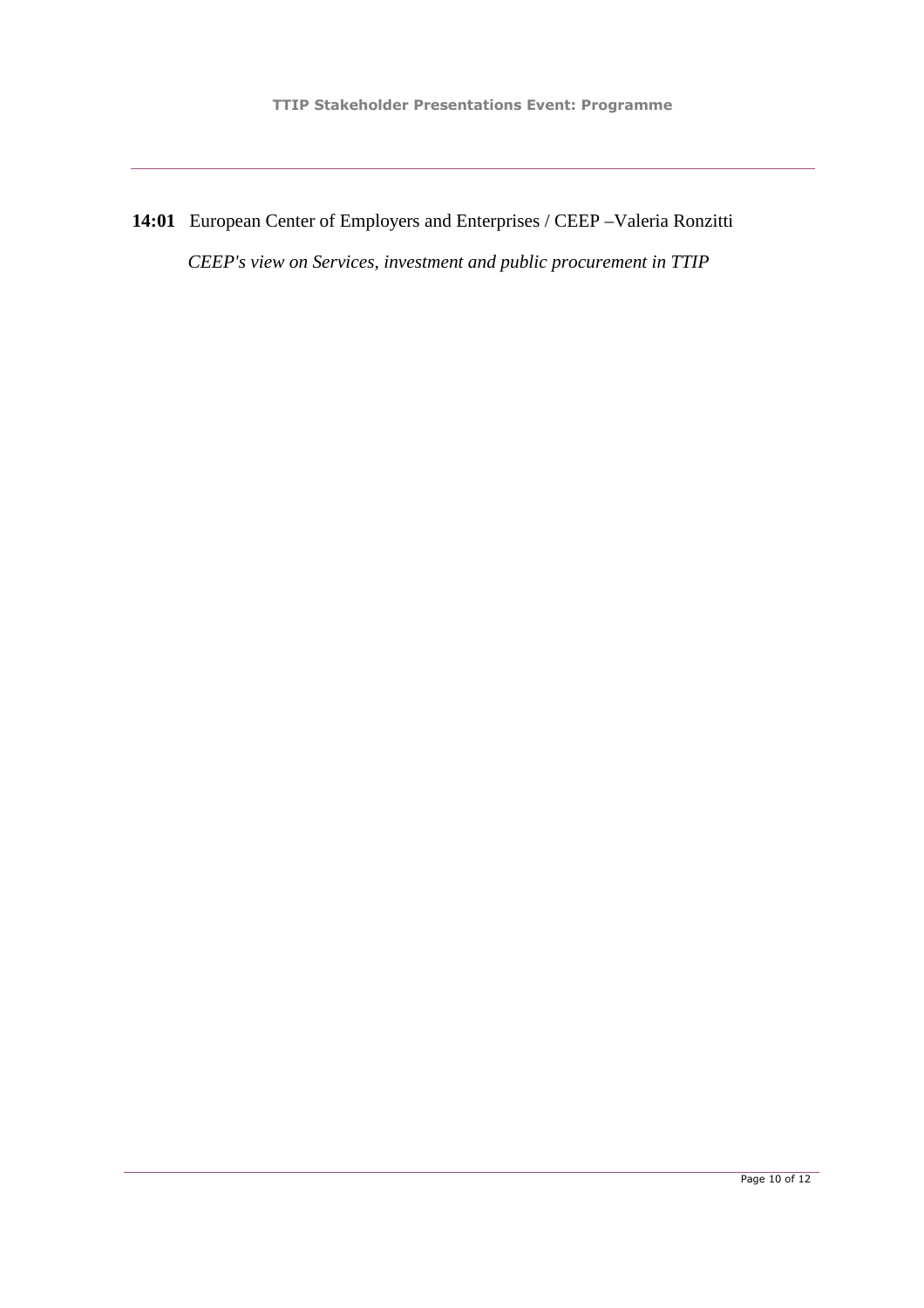### **SESSION FOUR: ROOM to be advised**

### **Sustainable development, digital services and data, intellectual property rights (IPR), small and medium enterprises (SMEs), customs and trade facilitation, energy and raw materials**

**11:00** Federation of Small Businesses – Sietske de Groot

*Customs and trade facilitation: what do SMEs need?*

- **11:09** EuroCommerce Ralph Kamphöner *Retailers' and Wholesalers' views*
- **11:18** International Fund for Animal Welfare / IFAW Sonja Van Tichelen *Environmental benefits of a strong dispute settlement mechanism*
- **11:27** eBay Hanne Dominic Melin *Technology-enabled SMEs & TTIP*
- **11:36** EUROCHAMBRES Boucsein & Dirk Vantyghem

*The framework for an SME friendly TTIP*

**11:45** BDI - Federation of German Industries (Bundesverband der Deutschen Industrie) – Eckart von Unger

*Rules of Origin - Make it simple*

- **11:54** ClientEarth Julia Salasky *Investment chapter - environmental perspective*
- **12:03** Public Citizen Burcu Kilic

*Some secrets should be told: Can trade secrets protection go too far?*

**12:12** AFL-CIO – Celeste Drake

*Rules & Regulations: Is There a Right to Export that Trumps Public Policy Choices?*